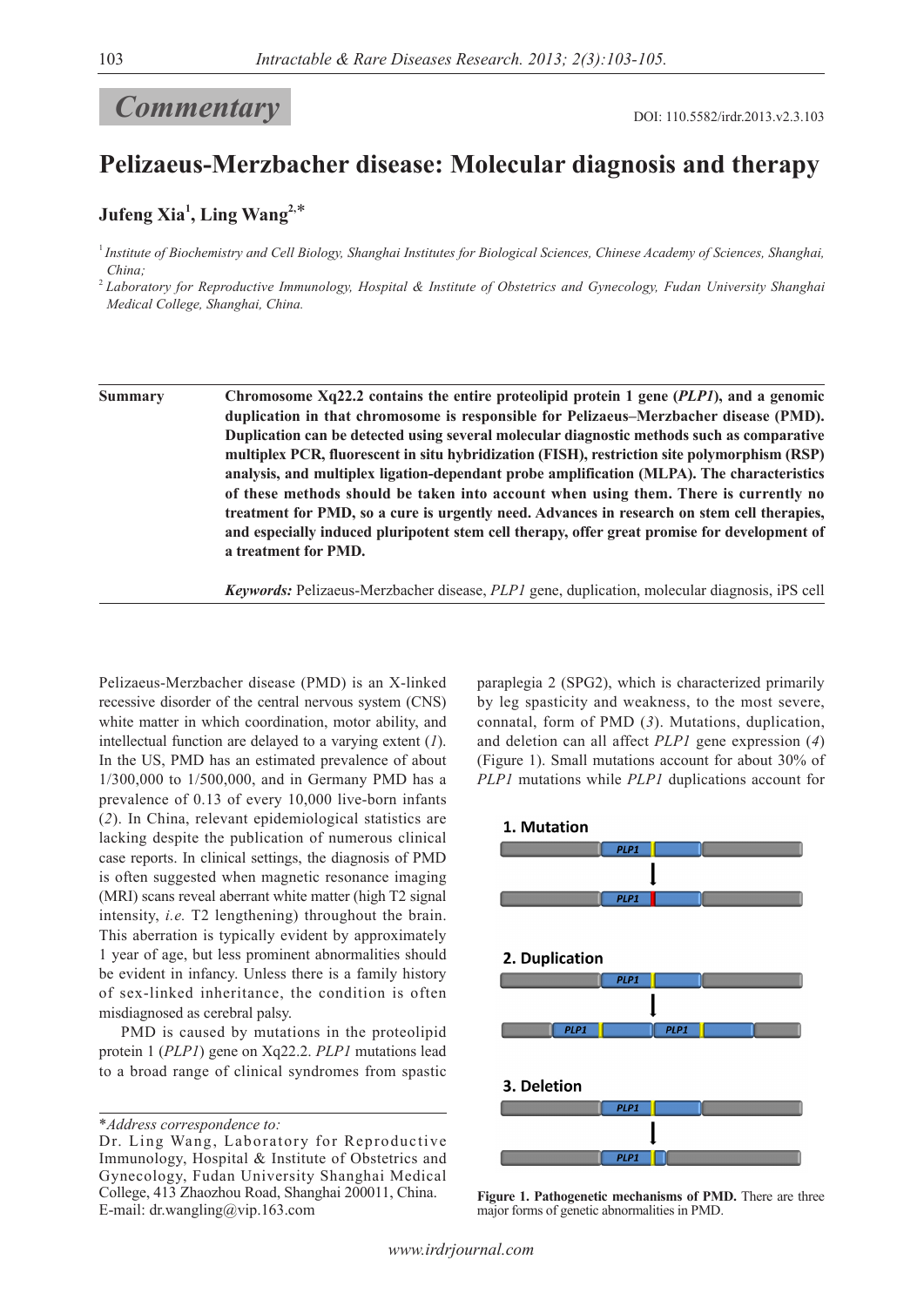| Method                    | Advantage                                                                                  | Disadvantage                                                 | Ref. |
|---------------------------|--------------------------------------------------------------------------------------------|--------------------------------------------------------------|------|
| Comparative/real-time PCR | Duplications can be easily detected.                                                       | Results may be ambiguous in detecting duplications.          | (5)  |
| <b>FISH</b>               | Chromosomal translocations in metaphase and<br>duplications in interphase can be detected. | Small duplications cannot be detected even in<br>interphase. | (6)  |
| <b>RSP</b>                | In expensive and easy to perform.                                                          | Small duplications cannot be detected.                       | (I)  |
| <b>MLPA</b>               | Duplications can be accurately detected.                                                   | Signal intensity is not accurately detected.                 | (7)  |

**Table 1. Methods for the detection of** *PLP1* **duplications**

about 70% of *PLP1* mutations. The duplicated region can range from about 40 Kbp to over 5 Mbp. Since the *PLP1* gene is dosage-sensitive, duplication and regulatory mutations are both likely to cause PMD. Deletion of the *PLP1* locus also leads to PMD but accounts for less than 1% of PMD cases.

Since *PLP1* duplications are noted in about 70% of PMD cases, verifying the presence of duplication is a reasonable approach when PMD is suspected in a clinical setting. Thus far, many different molecular methods have been developed to verify the presence of a *PLP1* duplication, including Southern blotting, a comparative multiplex polymerase chain reaction (PCR) assay (*5*), fluorescent in situ hybridization (FISH) (*6*), restriction site polymorphism (RSP) analysis (1), and multiplex ligation-dependant probe amplification (MLPA) (*7*) (Table 1). At present, these methods have been used in prenatal diagnosis to detect PMD as early as possible. The most common methods of detection are interphase fluorescent in situ hybridization (FISH) and quantitative PCR (Q-PCR). *PLP1* duplications in over 70% of interphase nuclei are diagnosed using FISH. With Q-PCR, multiplex PCR is performed with one or more pairs of primers to screen for *PLP1* duplications using a gene outside the region of duplication as a reference gene. The signal intensity of *PLP1* is compared to that of the reference gene, and a sample with duplication will have a higher signal intensity than a normal sample. These two methods have a high specificity and sensitivity but they require considerable proficiency and expensive equipment. Although RSP is a relatively inexpensive technique, it cannot be used to detect duplications in most male patients because their homozygous alleles are identical. However, these polymorphisms are very helpful when identifying females as carriers. Recently, MLPA has been increasingly used to test for duplications because of its speed and accuracy. However, there is a lack of comparative studies of these diagnostic methods indicating which method is optimal.

There is no cure for PMD nor is there a standard treatment. Treatment, which is symptomatic and supportive, may include medication for seizures and spasticity. The prognosis for individuals with Pelizaeus-Merzbacher disease varies greatly. Children with the most severe form, connatal, usually cannot survive into adolescence, but sometimes survival into the

sixties or even seventies is possible, especially with attentive care. Therefore, a cure is urgently needed. In December 2008, StemCells, Inc., a biotech company in Palo Alto, received approval from the U.S. Food and Drug Administration to conduct a Phase I clinical trial to assess the safety of transplanting human neural stem cells as a potential treatment for PMD (*8*). The trial began in November 2009 at the University of California, San Francisco Children's Hospital. In addition, recent studies on using induced pluripotent stem cells (iPSCs) for neural repair have found those iPSCs to show promise as a treatment for PMD. Recently, iPSCs have been used to treat many diseases related to nerve cell damage, such as Parkinson's and Huntington's diseases (*9-11*). In June 2013, a Japanese government panel approved the world's first clinical study using iPSCs for retinal regeneration (*12*). Thus, iPSCs may be able to treat other intractable diseases such as PMD.

## **References**

- 1. Garbern J, Hobson G. Prenatal diagnosis of Pelizaeus-Merzbacher disease. Prenat Diagn. 2002; 22:1033-1035.
- 2. Wolf NI, Sistermans EA, Cundall M, Hobson GM, Davis-Williams AP, Palmer R, Stubbs P, Davies S, Endziniene M, Wu Y, Chong WK, Malcolm S, Surtees R, Garbern JY, Woodward KJ. Three or more copies of the proteolipid protein gene *PLP1* cause severe Pelizaeus-Merzbacher disease. Brain. 2005; 128:743-751.
- 3. Biancheri R, Grossi S, Regis S, Rossi A, Corsolini F, Rossi DP, Cavalli P, Severino M, Filocamo M. Further genotype-phenotype correlation emerging from two families with *PLP1* exon 4 skipping. Clin Genet. 2013; doi: 10.1111/cge.12154.
- 4. Yamamoto T, Shimojima K. Pelizaeus-Merzbacher disease as a chromosomal disorder. Congenit Anom. 2013; 53:3-8.
- 5. Regis S, Filocamo M, Mazzotti R, Cusano R, Corsolini F, Bonuccelli G, Stroppiano M, Gatti R. Prenatal diagnosis of Pelizaeus-Merzbacher disease: detection of proteolipid protein gene duplication by quantitative fluorescent multiplex PCR. Prenat Diagn. 2001; 21:668-671.
- 6. Inoue K, Kanai M, Tanabe Y, Kubota T, Kashork CD, Wakui K, Fukushima Y, Lupski JR, Shaffer LG. Prenatal interphase FISH diagnosis of *PLP1* duplication associated with Pelizaeus-Merzbacher disease. Prenat Diagn. 2001; 21:1133-1136.
- 7. Kim SJ, Yoon JS, Baek HJ, Suh S, Bae SY, Cho HJ, Ki CS. Identification of proteolipid protein 1 gene